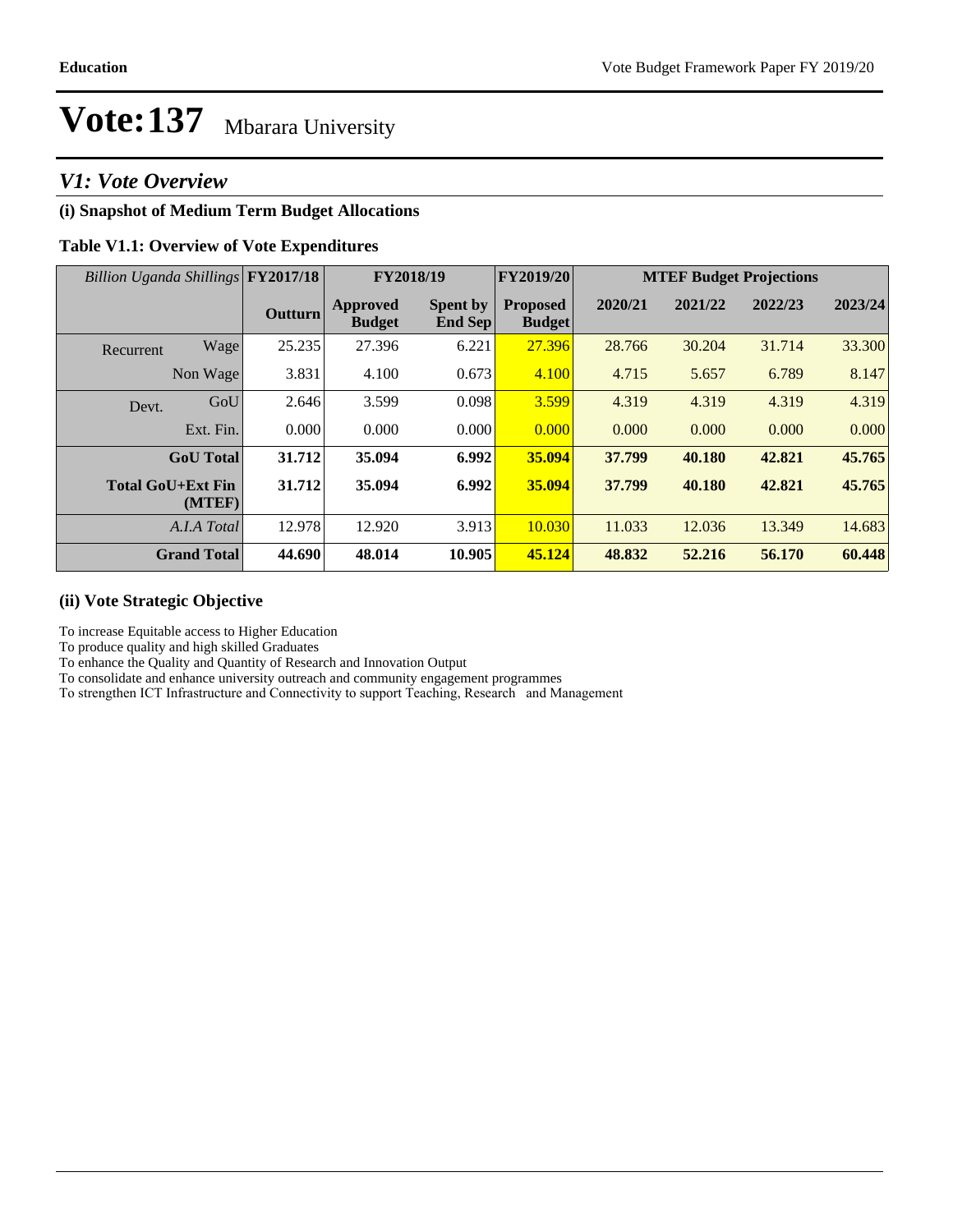### *V2: Past Vote Performance and Medium Term Plans*

#### **Performance for Previous Year FY 2017/18**

Enrolled and registered 1,179(37% Females) new students, conducted 34 weeks of lectures & exams for 3,264 students. Paid FA for 520 GoU Science based students. Held 7 QA & Curriculum Review meetings & Graduation for 1,028 (41% Female & 59% Male), 17 Research studies and made 10 publications and 1 Dissemination Conference, Community Twining for 99 students in greater Mbarara, IT for Pharmacy & Pharmaceutical Sciences students and 4 weeks of Leadership & Community placement for 405 Medical, Nursing, Pharmacy, Physiotherapy, Pharmaceutical science & MLS students in 49 health centers 3 in 19 districts; 8 weeks of SP for 224 BSc. Ed students in 84 schools, 8 weeks of IT for 108 (37 CS, 18 Engineering and 53 BIT Students); 280 BBA, BSAF, Procurement, 199 SLT & 39 Biomedical Engineering Science. Paid Living out allowance for 635 GoU Students, 248,737 & 55,886 units of electricity and water. Maintained & cleaned 13.2 ha of compounds & 15,030m2 of LRs, labs and students' halls. Held 20 Council and Council Committee & 5 Senate meetings. Paid monthly Internet subscription for 63MBps. Conducted HIV/AIDS awareness and behavioral Change activities, commemorated world AIDs day & 1 Gender & Equity Training workshop. Participated in NCHE Annual exhibition & paid membership Fees to ACU, AICAD, RENU, RUFORUM, CISCO Academy, VC's, ICPAU & subscription to Library Electronic Resource. Paid 30% advance for construction works of 4,078sqm of FCI (phase1) and supervision & opened and graded 6.1km of road at Kihumuro. Part payment for 1 pickup Vehicle done. Procured 3 Projectors, 33 Desktop Computers, 7 Laptop, Modern postmortem tables with drainage system, Water bath - stirred thermostatic, Hot iron Oven, Colorimeters - digital chroma series, micro pippette -1000, Hooded dissecting table with exhaust chamber- standard design features, Bench hiettich centrifuge, 92 Computer Lab stools, 95 Pieces Lecture three-seater set, 70 Seminar Room chairs, 220 Laboratory stools

#### **Performance as of BFP FY 2018/19 (Performance as of BFP)**

Enrolled and registered 1,234 (37% Females) new students. Conducted 7 weeks of lectures & practicals. for 4,015 students. Held 2 Quality Assurance and Curriculum Review meetings/workshops and timely payment of salaries for 537 (33% Female) staff. Conducted 1 research study in sexual/reproductive health in adolescents, made 1 publication in microbiology, 1 Public lecture and 2 Research workshops. Industrial placement for 57 pharmacy & Pharmaceutical Sciences students and Educational Field trip for 130 - BSAF & 42 BPSCM students & home visits for BNS. Paid Living out allowance for 637 (29.3% Female) GoU Students. Facilitated 5 GoU sponsored students with special needs. Paid for 138,427 units of electricity & 16,050 units of water. Maintained & cleaned 13.2ha of compounds & 20,030m2 of lecture rooms, labs and students halls. Routine maintenance of buildings, equipment and vehicles done. Held 5 Council and Council Committee meetings, 2 Senate, 4 Contracts Committee. Paid monthly Internet subscription for 63Mbps. Conducted HIV/AIDS, Gender, Special Needs awareness and behavioral Change activities for freshers. 4 Ethical Review Committee meetings. Facilitation for Guild office and recreation & sports (National Football league, inter-faculty games, executive meetings for E.A Sports federation, subscription to Uganda Volley ball federation and western regional association). Transfer(s) to ITFC-Bwindi for forest community conservation research. Paid annual subscription fees to IUCEA, Lib E- service and membership fee to the consortium of Uganda universities libraries. Construction of Students Hostel (mobilization, setting out, excavation, foundation casting, plinth walling, and over site concrete) at Kihumuro. Procured 1 Flat screen, 3 Printers, 2 laptops

#### **FY 2019/20 Planned Outputs**

MUST plans to enroll and register 1,625 (38% Females) new students, conduct 34 weeks of lectures & practicals for 3,658 students. Hold 4 Quality Assurance and Curriculum Review meetings/workshops. Conduct 30 Research studies (1 research study on Gender). 8 Research workshops and 1 research dissemination conference. Conduct community twinning for 50 students in 9 greater Mbarara villages, home visits for Nursing, 5 weeks of Leadership and Community placement for Medical, Nursing, Pharmacy, MLS, Pharmaceutical Science & Physiotherapy students in hard to reach health centre IIIs; 8 weeks of School Practice, Industrial Training. Pay living out allowance for 652 GoU students, special needs allowance, HIV/AIDs peer educators' training and routine counselling and testing. Pay 293,083 units of electricity and 82,000 units of water, hold 19 Council and Council Committee meetings, 4 Senate, 14 Contracts Committee, 2 workshops for Gender and Special Needs awareness. Procure and installed 300 ICT software Licenses, Pay monthly Internet subscription for 93MBps and Annual MUST website hosting. Conduct HIV/AIDS behavioral Change activities. Transfers to Guild for supplies, workshops, meetings, seminars and recreation. Facilitate MUST sports Teams. Make Transfer(s) to ITFC in Bwindi mainly to support Bwindi forest community conservation research. Pay membership Fees to 7 International and 2 local organizations (ACU, RUFORUM, IAU, Book Aid International, Consortium of Uganda Universities, RENU; Association of African Universities, IUCEA, AICAD, and consortium of Uganda Universities Libraries). Conduct industrial training for chemistry students in FOS at Makerere. Continuation of construction for Faculty of Computing & Informatics at Kihumuro campus with a provision for a lift and ramp access. Completion of construction works for the Female & Male Students Hostel at Kihumuro, Supervision of construction works. Renovation of Teaching Facilities at Mbarara campus and completion of construction of main gate at Kihumuro. Assorted ICT Equipment: upgrade & repair of network infrastructure in Library & FoM at Mbarara, Estates block at Kihumuro. Wireless Outdoor Points- To expand wireless access (2 Wireless Outdoor Points, 1 Network cable, Installation). 30 Desktop Computers for Laboratories. Network Equipment (2 Network Routers, 2 Switches & 1 Computer Server), Computer Maintenance Equipment and accessories (5 RAM Chips, 2 Hard drives, 6 Mouse & 2 Fiber modules). Assortment of Laboratory and Office Equipment, Lecture Room, Office & Laboratory Furniture

#### **Medium Term Plans**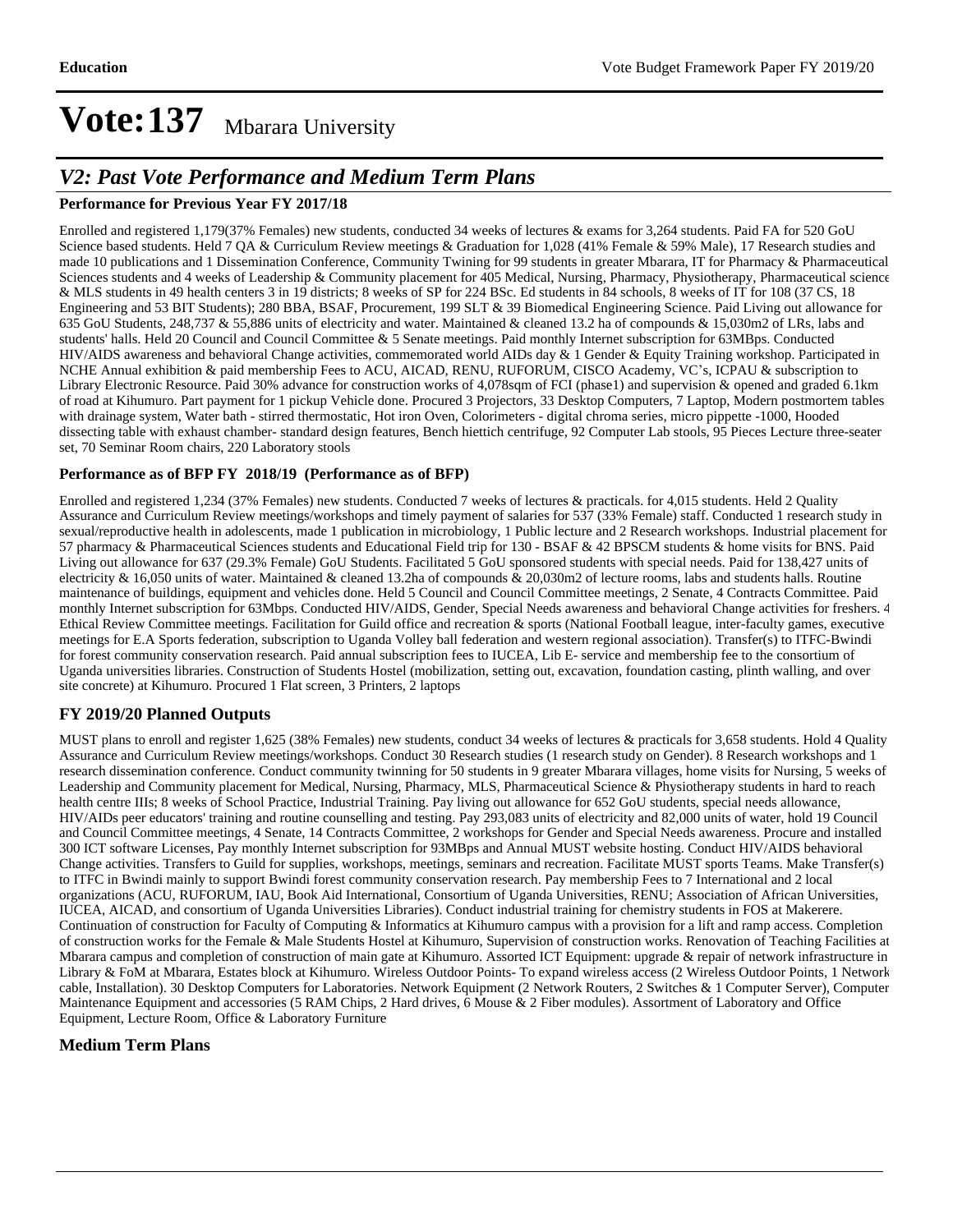Mbarara university of science and technology plans to continue with infrastructure development at Kihumuro campus, renovation of infrastructure and retooling of Laboratories at Mbarara campus to allow for expansion and improvement of access to equitable education. Coupled with enforcement of Quality Assurance Framework by establishing a fully-fledged QA Department and continuous resource mobilisation through Proposal writing for research, retooling teaching facilities, gender and equity mainstreaming, staff capacity building and innovation. The centre for innovation and Technology transfer that has been established will continue to be supported within the resource available as well as in grant proposal wiring. MUST will continue to ensure environmental sustainability through conducting EIA for any new construction project that requires so

#### **Efficiency of Vote Budget Allocations**

In order to ensure efficiency allocation is on priority areas of the core mandate of teaching, training and infrastructure development, together with support services to ensure smooth operations.

#### **Vote Investment Plans**

The university will continue with construction Works for Faculty of Computing & Informatics at Kihumuro campus with a provision for a lift and ramp access and completion of construction works for the Female & Male Students Hostel at Kihumuro campus. Consultancy for Supervision of construction works. Renovation of Teaching Facilities at Mbarara campus & construction of main Gate at Kihumuro campus. Assorted ICT Equipment: upgrade & repair of network infrastructure at Mbarara, & Kihumuro. Install wireless Outdoor Points- To expand wireless access (2 Wireless Outdoor Points, 1 Network cable, Installation). Procure 30 Desktop Computers for Laboratories, Computer Maintenance Equipment and accessories (5 RAM Chips, 2 Hard drives, 6 Mouse & 2 Fiber modules). Assortment of Laboratory and Office Equipment, Lecture Room, Office & Laboratory Furniture & fittings.

#### **Major Expenditure Allocations in the Vote for FY 2019/20**

Infrastructure development to increase access, Teaching and training for improved human capital development

#### **V3: PROGRAMME OUTCOMES, OUTCOME INDICATORS AND PROPOSED BUDGET ALLOCATION**

#### **Table V3.1: Programme Outcome and Outcome Indicators**

| <b>Programme:</b>                                                                | <b>51 Delivery of Tertiary Education</b>                                                                                                                                                                                                                                                                                                                                                                                                                                                                                                   |                                                |                                            |  |  |                          |                          |                          |  |
|----------------------------------------------------------------------------------|--------------------------------------------------------------------------------------------------------------------------------------------------------------------------------------------------------------------------------------------------------------------------------------------------------------------------------------------------------------------------------------------------------------------------------------------------------------------------------------------------------------------------------------------|------------------------------------------------|--------------------------------------------|--|--|--------------------------|--------------------------|--------------------------|--|
| <b>Programme Objective:</b>                                                      | To advance, transmit and preserve knowledge from one generation to the next; To train quality and<br>relevant human resources in health, science, technology, Information Technology and Management<br>through equitable access by understanding and appreciating local, national and international development<br>needs; To generate and disseminate knowledge, research and innovations. To provide equitable services<br>to the public in analyzing and solving development challenges especially in hard to reach rural<br>communities |                                                |                                            |  |  |                          |                          |                          |  |
| <b>Responsible Officer:</b>                                                      |                                                                                                                                                                                                                                                                                                                                                                                                                                                                                                                                            | Melchoir Kihagaro Byaruhanga                   |                                            |  |  |                          |                          |                          |  |
| <b>Programme Outcome:</b>                                                        |                                                                                                                                                                                                                                                                                                                                                                                                                                                                                                                                            | Increased competitive and employable graduates |                                            |  |  |                          |                          |                          |  |
| Sector Outcomes contributed to by the Programme Outcome                          |                                                                                                                                                                                                                                                                                                                                                                                                                                                                                                                                            |                                                |                                            |  |  |                          |                          |                          |  |
| 1. Improved delivery of relevant and quality education and sports at all levels  |                                                                                                                                                                                                                                                                                                                                                                                                                                                                                                                                            |                                                |                                            |  |  |                          |                          |                          |  |
|                                                                                  | <b>Performance Targets</b>                                                                                                                                                                                                                                                                                                                                                                                                                                                                                                                 |                                                |                                            |  |  |                          |                          |                          |  |
| <b>Programme Performance Indicators (Output)</b>                                 |                                                                                                                                                                                                                                                                                                                                                                                                                                                                                                                                            | 2017/18<br><b>Actual</b>                       | 2018/19<br>Q <sub>1</sub><br><b>Actual</b> |  |  | 2019/20<br><b>Target</b> | 2020/21<br><b>Target</b> | 2021/22<br><b>Target</b> |  |
| • Rate of equitable graduation at tertiary level                                 |                                                                                                                                                                                                                                                                                                                                                                                                                                                                                                                                            |                                                | 0                                          |  |  | 28                       | 30                       | 30                       |  |
| • Rate of research, publication and innovations<br>rolled out for implementation |                                                                                                                                                                                                                                                                                                                                                                                                                                                                                                                                            | 3                                              | $\theta$                                   |  |  |                          | 9                        | 9                        |  |
| • National, regional and international ranking of<br>universities                |                                                                                                                                                                                                                                                                                                                                                                                                                                                                                                                                            | 77                                             | 44                                         |  |  | 40 <sup>°</sup>          | 35                       | 30                       |  |
| • Rate of equitable enrolment at tertiary level                                  |                                                                                                                                                                                                                                                                                                                                                                                                                                                                                                                                            | 24                                             | 29                                         |  |  | 29                       | 31                       | 31                       |  |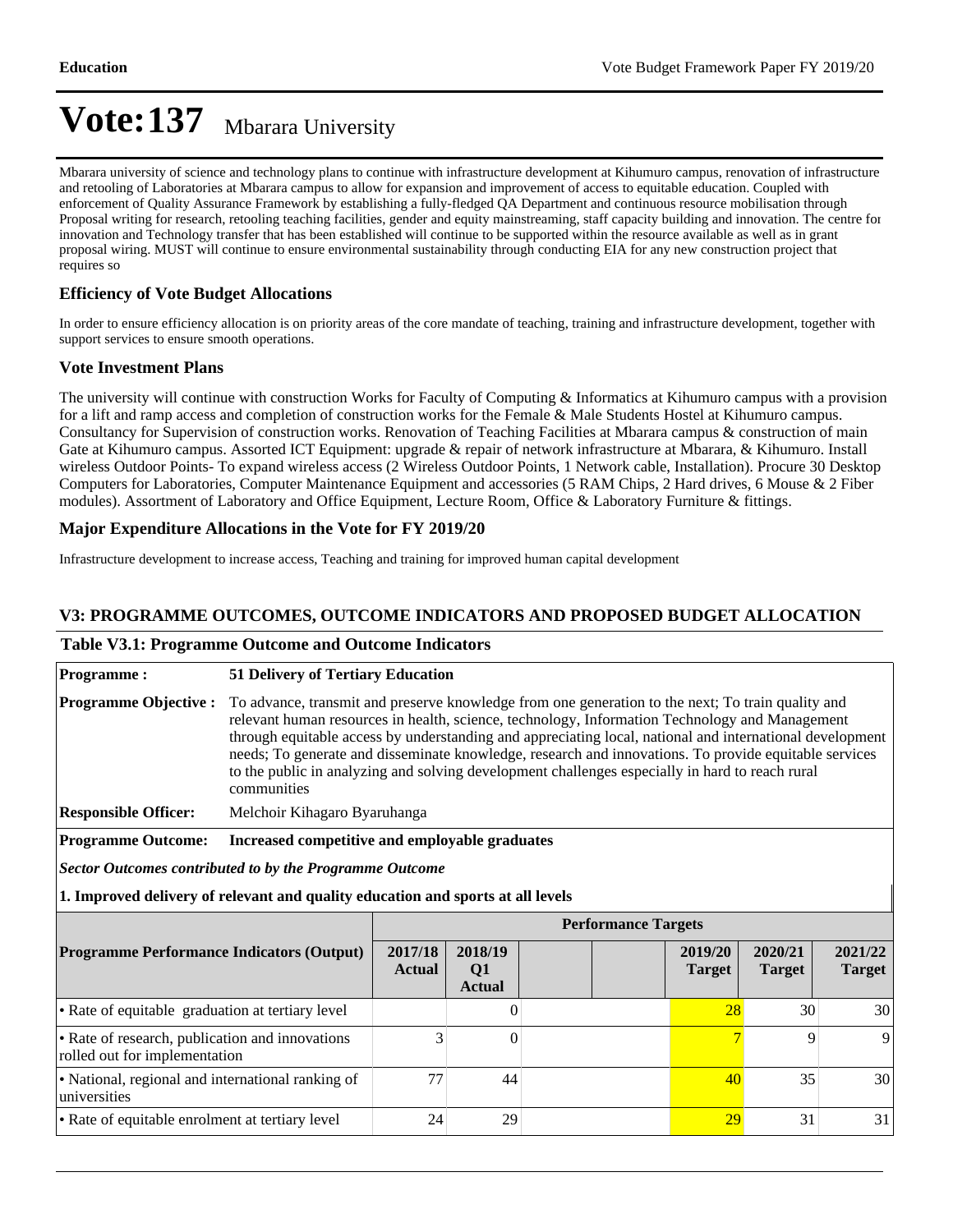| Billion Uganda shillings            | 2017/18 | 2018/19       |                                             | 2019/20       | <b>MTEF Budget Projections</b> |         |         |         |
|-------------------------------------|---------|---------------|---------------------------------------------|---------------|--------------------------------|---------|---------|---------|
|                                     | Outturn | <b>Budget</b> | <b>Approved Spent By Proposed</b><br>End O1 | <b>Budget</b> | 2020/21                        | 2021/22 | 2022/23 | 2023/24 |
| <b>Vote:137 Mbarara University</b>  |         |               |                                             |               |                                |         |         |         |
| [51 Delivery of Tertiary Education] | 31.712  | 35.094        | 6.992                                       | 35.094        | 37.799                         | 40.180  | 42.821  | 45.765  |
| Total for the Vote                  | 31.712  | 35.094        | 6.992                                       | 35.094        | 37.799                         | 40.180  | 42.821  | 45.765  |

#### **Table V3.2: Past Expenditure Outturns and Medium Term Projections by Programme**

#### **V4: SUBPROGRAMME PAST EXPENDITURE OUTTURNS AND PROPOSED BUDGET ALLOCATIONS**

#### **Table V4.1: Past Expenditure Outturns and Medium Term Projections by SubProgramme**

| <b>Billion Uganda shillings</b>                                 | 2017/18               | 2018/19               |                                          | 2019/20                          | <b>Medium Term Projections</b> |         |         |         |
|-----------------------------------------------------------------|-----------------------|-----------------------|------------------------------------------|----------------------------------|--------------------------------|---------|---------|---------|
|                                                                 | <b>Outturn Budget</b> | <b>Approved</b> Spent | $\mathbf{B}\mathbf{y}$<br><b>End Sep</b> | <b>Proposed</b><br><b>Budget</b> | 2020/21                        | 2021/22 | 2022/23 | 2023/24 |
| Programme: 51 Delivery of Tertiary Education                    |                       |                       |                                          |                                  |                                |         |         |         |
| 01 Headquarters                                                 | 29.066                | 31.495                | 6.894                                    | 31.495                           | 33.480                         | 35.861  | 38.503  | 41.446  |
| 0368 Development                                                | 2.174                 | 3.126                 | 0.045                                    | 3.126                            | 3.748                          | 3.748   | 3.748   | 3.705   |
| 1465 Institutional Support to Mbarara University -<br>Retooling | 0.471                 | 0.473                 | 0.053                                    | 0.473                            | 0.570                          | 0.570   | 0.570   | 0.614   |
| <b>Total For the Programme: 51</b>                              | 31.712                | 35.094                | 6.992                                    | 35.094                           | 37.799                         | 40.180  | 42.821  | 45.765  |
| <b>Total for the Vote:137</b>                                   | 31.712                | 35.094                | 6.992                                    | 35.094                           | 37.799                         | 40.180  | 42.821  | 45.765  |

N / A

#### **Table V4.3: Major Capital Investment (Capital Purchases outputs over 0.5Billion)**

| FY 2018/19                                                                                                                                                                                                                                                                        | <b>FY 2019/20</b> |                                                                                                                                                                                 |                                                                                                                                                                                                                                                                                          |  |  |
|-----------------------------------------------------------------------------------------------------------------------------------------------------------------------------------------------------------------------------------------------------------------------------------|-------------------|---------------------------------------------------------------------------------------------------------------------------------------------------------------------------------|------------------------------------------------------------------------------------------------------------------------------------------------------------------------------------------------------------------------------------------------------------------------------------------|--|--|
| <b>Appr. Budget and Planned Outputs</b>                                                                                                                                                                                                                                           |                   | <b>Expenditures and Achievements</b><br>by end Sep                                                                                                                              | <b>Proposed Budget and Planned Outputs</b>                                                                                                                                                                                                                                               |  |  |
| Vote 137 Mbarara University                                                                                                                                                                                                                                                       |                   |                                                                                                                                                                                 |                                                                                                                                                                                                                                                                                          |  |  |
| Programme: 51 Delivery of Tertiary Education                                                                                                                                                                                                                                      |                   |                                                                                                                                                                                 |                                                                                                                                                                                                                                                                                          |  |  |
| Project: 0368 Development                                                                                                                                                                                                                                                         |                   |                                                                                                                                                                                 |                                                                                                                                                                                                                                                                                          |  |  |
| <b>Output: 72 Government Buildings and Administrative Infrastructure</b>                                                                                                                                                                                                          |                   |                                                                                                                                                                                 |                                                                                                                                                                                                                                                                                          |  |  |
| Phase 2 construction Works for FCI with a<br>provision for a lift and ramp access $\&$ Construction<br>to completion of the Female & Male Students'<br>Hostel at Kihumuro campus. Consultancy for<br>Supervision of works. Renovation of Teaching<br>Facilities at Mbarara campus |                   | Paid 30% advance for construction<br>of Students Hostel (mobilization,<br>setting out, excavation, foundation<br>casting, plinth walling, and over<br>site concrete at Kihumuro | <b>Completion of construction Works for</b><br>FCI phase 1 (Walling level 4, Roofing),<br>Students Hostel & Gate at Kihumuro<br>Phase 2 (Painting, electrical works and<br>plumbing fixtures, Floor finishing, Fixing<br>door shutters, glazing windows, External<br>works and drainage) |  |  |
| <b>Total Output Cost(Ushs</b><br>Thousand):                                                                                                                                                                                                                                       | 5.609             | 0.045                                                                                                                                                                           | 2.626                                                                                                                                                                                                                                                                                    |  |  |
| Gou Dev't:                                                                                                                                                                                                                                                                        | 2.676             | 0.045                                                                                                                                                                           | 2.626                                                                                                                                                                                                                                                                                    |  |  |
| Ext Fin:                                                                                                                                                                                                                                                                          | 0.000             | 0.000                                                                                                                                                                           | 0.000                                                                                                                                                                                                                                                                                    |  |  |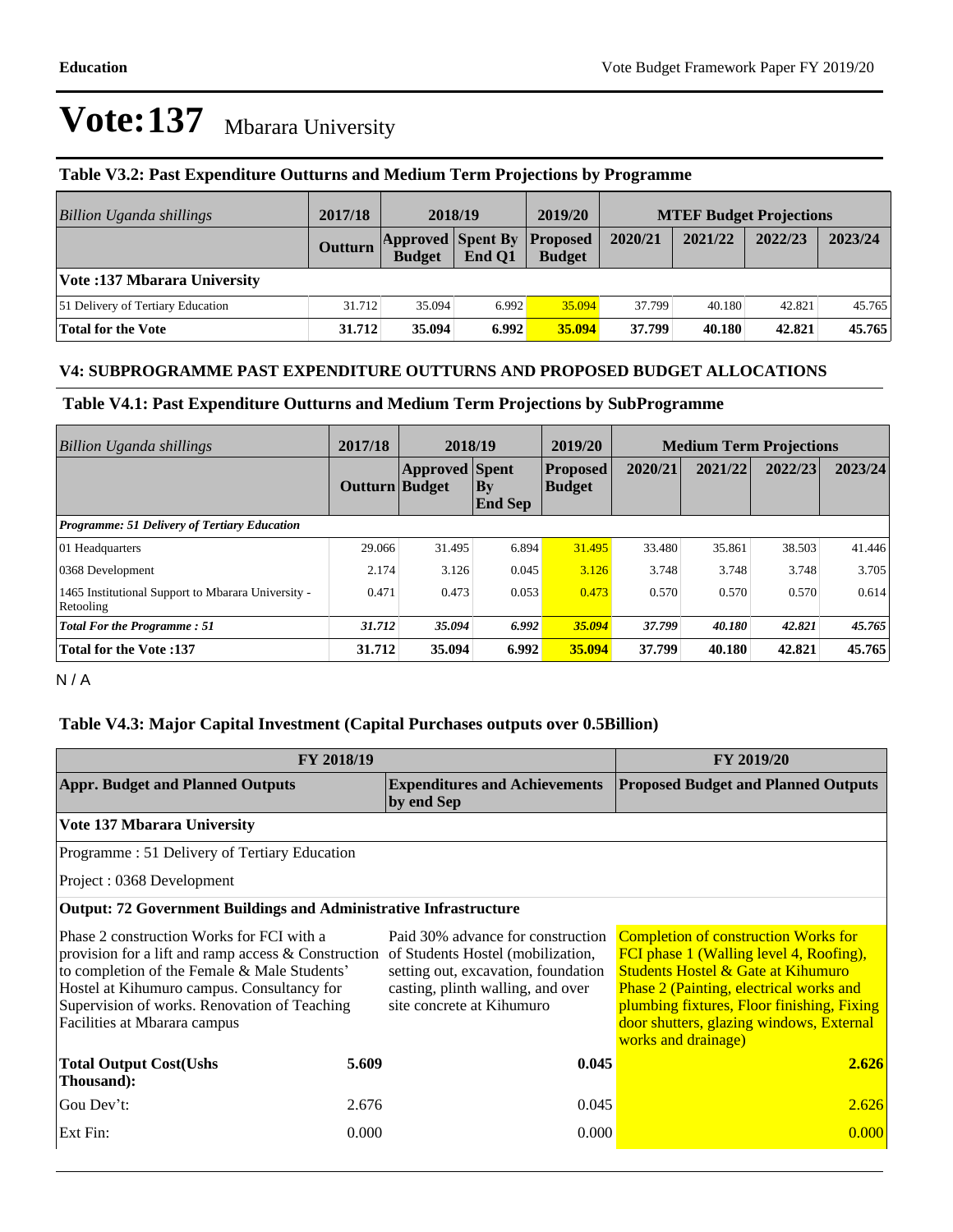A.I.A: 2.933 0.000 0.000 0.000 0.000 0.000 0.000 0.000 0.000 0.000 0.000 0.000 0.000 0.000 0.000 0.000 0.000 0

### *V5: VOTE CHALLENGES FOR 2019/20 AND ADDITIONAL FUNDING REQUESTS*

#### **Vote Challenges for FY 2019/20**

The estimated development cost of Kihumuro campus is UGX 188.568bn to be phased over a period of 10 years. The university currently allocates about UGX 2.500bn on Kihumuro development from the UGX 3.599bn GoU Development funding. At this rate, the campus Development will take a minimum of 75 years, thus affecting access and quality of education offered to students. Inadequate Funding to support Research and Innovation. Research is a core function of a University, for MUST Research has continued to be underfunded. In the preceeding years only about UGX. 75,000,000 has been allocated to Research within the entire University, underfunding this core academic function. The consequence is the limited capacity of the university to carry out Research. MUST wishes to establish a Center for Innovation and Technology Transfer (CITT) as an entrepreneurial hub that harnesses and enhances student and staff potential for sustainable socio-economic development. The center will help in institutionalizing and growth of MUST existing innovation ecosystems that have been created as projects with support mainly from partnerships. The planned CIIT requires financial support estimated at UGX 4,694,690,000 for Curriculum development and approval for short courses, Laboratory Equipment, tools and consumables, Furniture, Administrative costs (salaries, travel, transport), Technical Support (consultancy, Training / Exchange), Communication (Internet, telephone), Vehicles (Car, motor cycle) purchase and maintenance and Field attachments and trainees supervision. The planned timeframe for establishment of the centre for Innovations & Technology Transfer was 5 years starting 2017 to 2021. MUST explicit aim is to train students while interacting with local communities, to address prevailing and emerging needs within Uganda and beyond. The university through the Community Based Education programme has continued to train students through community placement within the needy hard to reach areas. The exercise involves 3rd year MLS, 2nd year Pharmacy, 3rd year Nursing and 4th year Medicine students. As the student numbers continues to grow from 43 students in 1995 to currently 450 students for next year's placement, the number of placement sites has also increased from 3 (Kinoni, Bwizibwera, Rugazi) to 45 sites. The sites are spread out across the south western and central region, thus the increase in student numbers and sites has proportionately led to increase of supervisors at university and the community level. The duration for the placement has also been increased from 5 to 10 weeks, resulting in increased the financial demands for the Community Based Education Research 157,000,000 for this core exercise, which is rather inadequate for preparatory training, students subsistence, accommodation, sundries, guided and supervision costs. With the current growth in student numbers, sites and supervisors, the university requires UGX. 416,000,000 therefore there is a shortfall of UGX. 259,000,000

### **Additional requirements for funding and outputs in 2019/20 Justification of requirement for additional outputs and funding Vote : 137 Mbarara University Programme : 51 Delivery of Tertiary Education** *OutPut : 01 Teaching and Training* Funding requirement UShs Bn : **26.400** The funds will support improvement of teaching staff levels from current 23% to atleast 50% in line with QA standards, retooling of teaching facilities, procurement of vehicles for student outreach programmes as a requirement for community oriented training approach at MUST *OutPut : 02 Research, Consultancy and Publications* Funding requirement UShs Bn : **5.144** Additional funding to support research and innovation by supporting the establishment of the CIIT *OutPut : 03 Outreach* Funding requirement UShs Bn : **1.500 Additional funding to support Community outreach** programmes in health and science education *OutPut : 05 Administration and Support Services*

#### **Table V5.1: Additional Funding Requests**